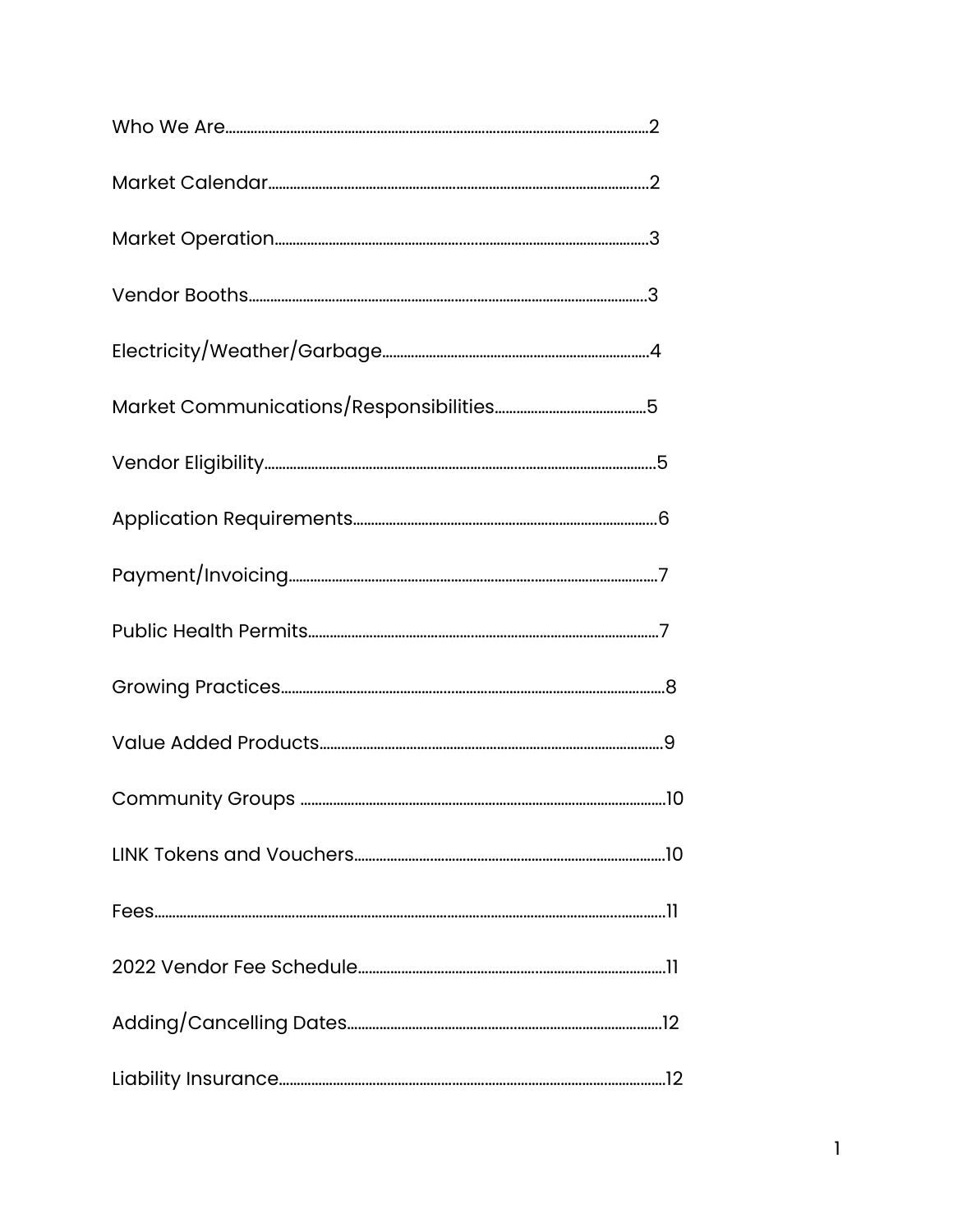

#### Who We Are

The Land Connection is a Champaign-based nonprofit organization working to build a stronger, more resilient food system from soil to supper plate. Our main programs are farmer training, food access, and consumer education. We envision a community-based food system in which every farmer has the opportunity to grow food in a sustainable manner, and every person can access local, healthy foods. Your participation in the Champaign Farmers Market is a significant step toward making that vision a reality.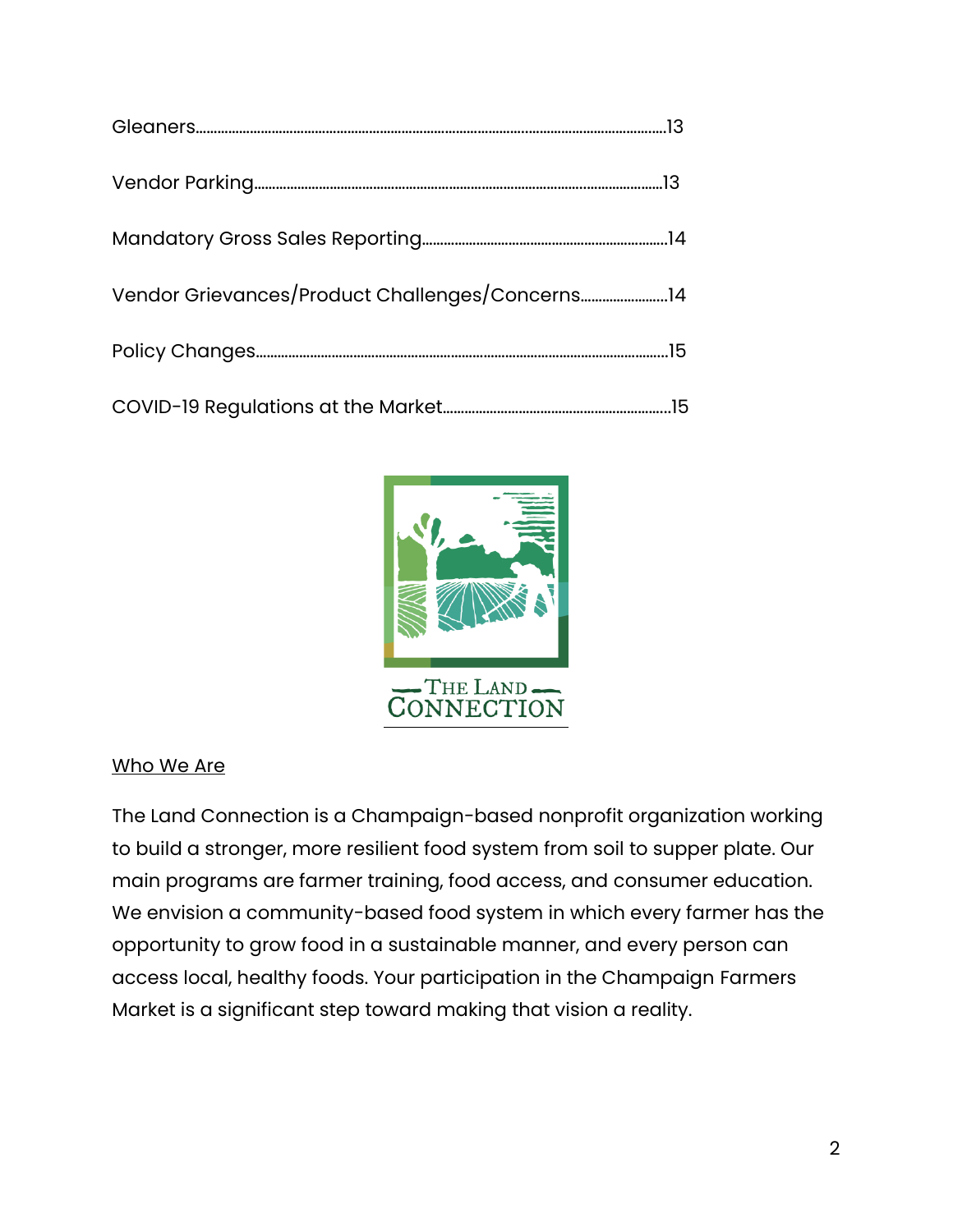#### 2022 Market Calendar

*Every Tuesday.* May-17, 24, 31; June-7, 14, 21, 28; July-5, 12, 19, 26; Aug-2, 9, 16, 23, 30; Sep-6, 13, 20, 27; Oct-4, 11, 18, 25.

#### Market Operation

**Hours of Operation:** 3:00 p.m.-6:00 p.m.

**Dates:** 17 May-25 October

**Set Up:** The Market will open for vendor set up at 1pm. All Vendors must be set up and ready to sell by 2:45 p.m. at the latest.

**Tear Down:** Market tear down may begin at 6:00 p.m. Vendors must stay until the market ends at 6:00 p.m. It is important for the market to be just as exciting and vibrant at 6:00 p.m. as it is at 3:00 p.m.!

#### Vendor Booths

Products and goods may be sold from tables, carts, or other similar structures. All tables, chairs, tents, and other booth infrastructure will be supplied by the vendor. The Land Connection does not provide, and is not responsible for the set-up of, any tables, chairs, or other booth materials to vendors. To encourage the use of environmentally friendly/reusable bags, we *strongly* discourage vendors from supplying free plastic bags with handles. *Plastic bags provided by vendors will be phased out at the Champaign Farmers Market over the next 3 years.*

The State of Illinois requires that all growers display signage with their business name and farm location/product origin. The Land Connection requires that all vendors, no matter what products they sell, prominently display signage noting their business name and their product origin. Signage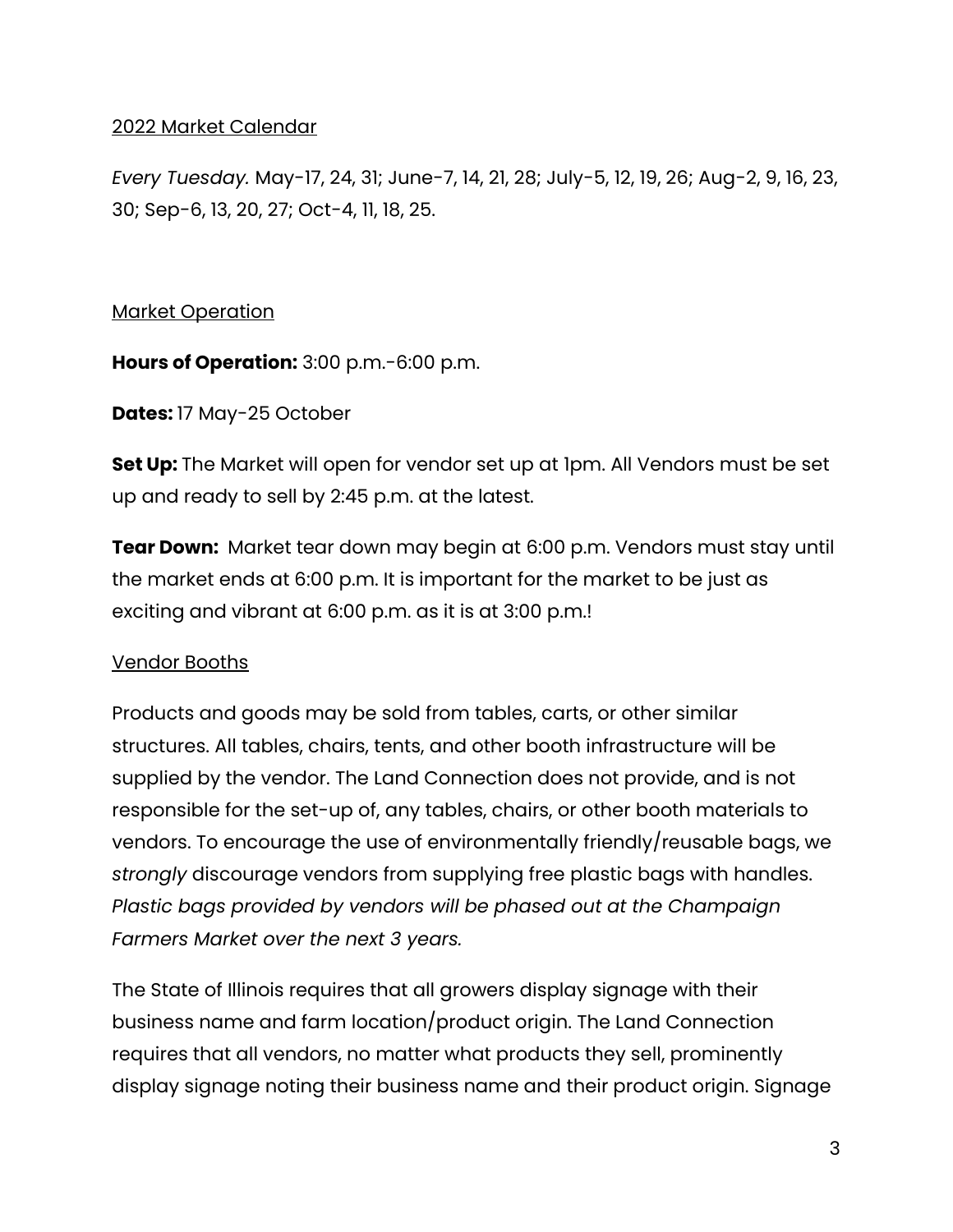is important for promotional purposes and for tracking vendor attendance and placement. Please keep this signage within assigned booth space(s).

#### **Electricity**

Vendors who would like to use electricity must obtain approval from the Market Manager in advance. Vendors must provide information on how many amps their equipment requires in order to determine availability. Vendors using electricity must secure cords tightly and safely to the ground using 4" wide tunnel tape or plastic cord covers provided by the vendor. Duct tape and/or rubber matting will be allowed ONLY with the Market Manager's approval.

#### Weather

The market will operate every Tuesday rain or shine. In the case of extreme weather conditions that threaten the safety of vendors and patrons (tornados, wind, etc.) that necessitate the closing of the market, vendors will not be charged for that week, and will be refunded for that week. In the case of extreme weather conditions, the Market Manager will make every effort to communicate any decisions about Market operation. However, keep in mind that the severity of weather conditions can be difficult to predict. The Market will only be cancelled in the event of *dangerous* conditions. The Market Manager will update vendors by email and will also update The Land Connection's and the Champaign Farmers Market's social media. Please see the Emergency Preparedness Plan **HERE**.

#### Garbage

Prior to leaving the Market area, each vendor must take any and all leftovers or waste, including discarded boxes, with them. These items are NOT to be left in the Market area or disposed of in the city trash cans. A written warning will be issued the first time debris is left behind. A fine of \$50 will be levied if the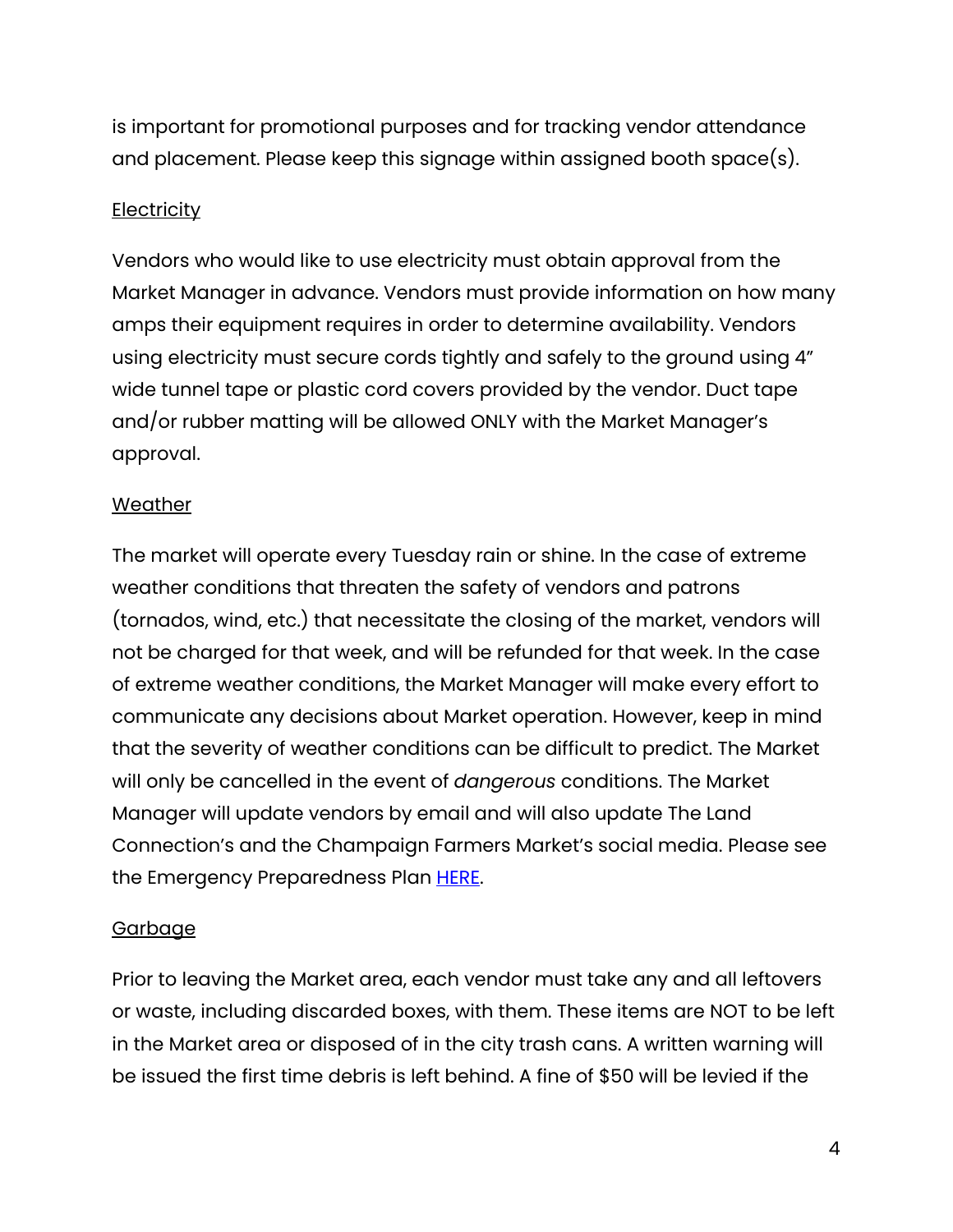infraction is repeated a second time. A vendor's spot at the Market will be revoked if the infraction happens a third time.

#### **Smoking**

Smoking is prohibited inside the Market space; this includes e-cigarettes. Any violation of this policy may result in eviction from the Market at the discretion of the Market Manager or their designee.

#### Market Communication

All communication for the Market will be done via e-mail, and vendors are required to know all information given through e-mail. A Vendor Informational email will be sent out the Monday prior to each Market to all vendors attending that Tuesday's Market. Vendors should check their email after 5 p.m. on the Monday before the Tuesday Market for any updates or changes.

#### Responsibilities

The Market Manager is responsible for administering and enforcing all rules and procedures as well as public safety, space assignments, market data collection, coordination of volunteers, and LINK token/voucher redemption.

It is the vendor's responsibility to comply with all rules and to conduct business at the Market accordingly. Any vendor who fails to comply with Market regulations may lose their privilege to participate. The Market Manager has final authority in resolving issues in a civil and efficient manner and retains the final decision on conflicts and/or loss of privileges.

#### Vendor Eligibility

The Champaign Farmers Market encourages the sale of a variety of goods, but places specific emphasis on fresh, local foods and value-added products that utilize local ingredients. All items must be directly and personally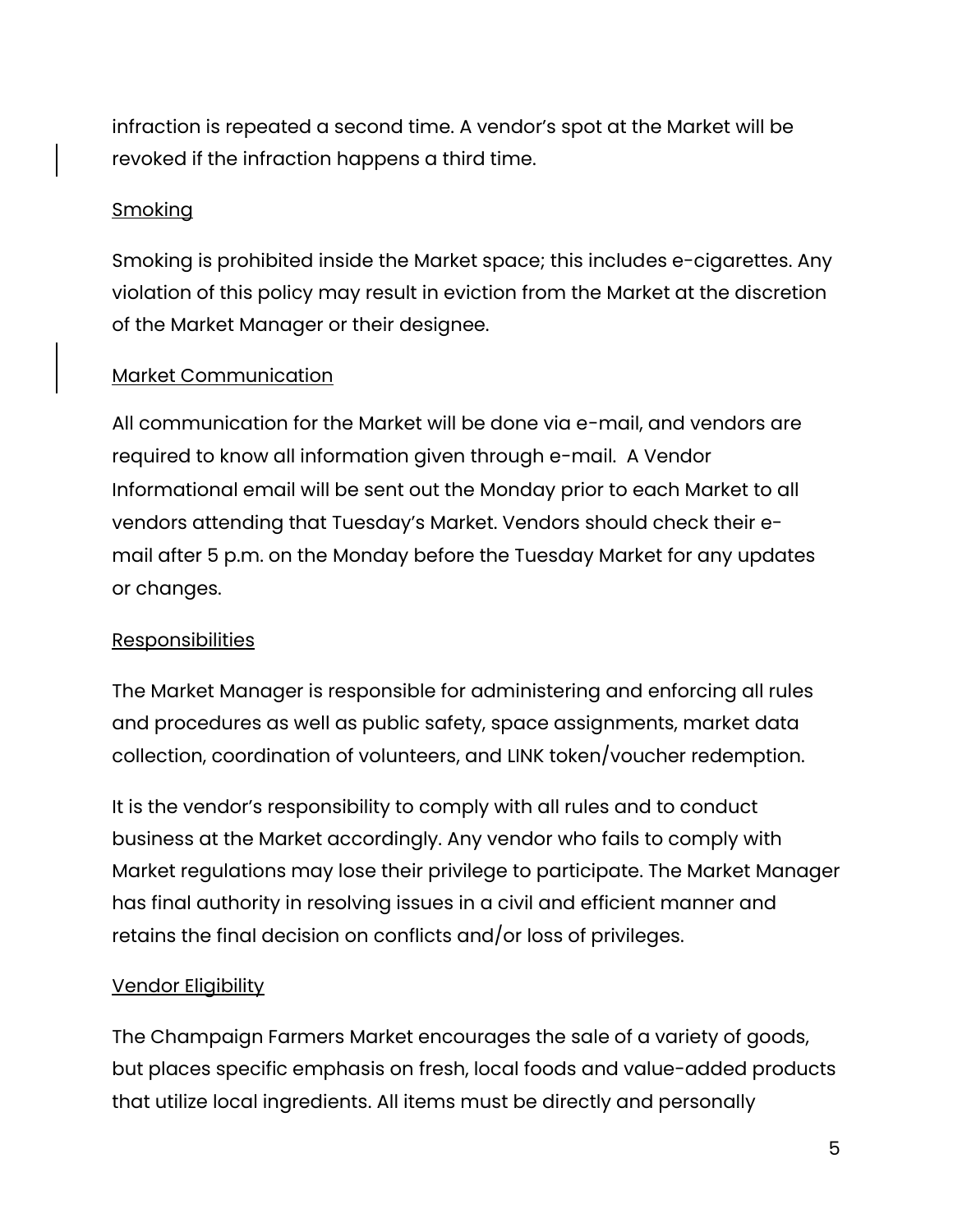homegrown, handmade, and/or created from locally owned operations within 150 miles of Champaign-Urbana. Examples of approvable items include produce, flowers/plants, meat, dairy, baked goods/prepared foods, wine, beer, and spirits.

In line with The Land Connection's mission, preference will be given to support small, family farms who use sustainable practices. Producers should be based within 150 miles of Champaign-Urbana to qualify. Preference will also be given to value-added food and farm product vendors who (1) grow at least a portion of the fruits/vegetables used in their products or (2) source ingredients from area farmers market vendors.

We will do our best to meet the needs of all vendors and provide as wide a range of options for market shoppers as possible. Final decisions on what products are allowed for sale is up to the discretion of the Market Manager.

For farm and ranch vendors, all items must be grown, raised, or produced by the vendor. Growers and Producers found to be re-selling produce, meat, or any other items at the Market will receive one written warning by the Market Manager. If the infraction is repeated, the vendor's lease will be revoked for the season and all pre-paid fees will be forfeited.

Prior to your first Market, you will be required to sign a contract acknowledging understanding of the LINK program, sales reporting protocol, and Market Code of Conduct.

#### Application Requirements

The Land Connection requires you complete an application on the Manage My Market platform. There is a \$15 application fee if you are approved.

Applications will be reviewed and considered throughout the season. However, space for new products will depend on the number of available spaces and the volume of similar products already at the Market.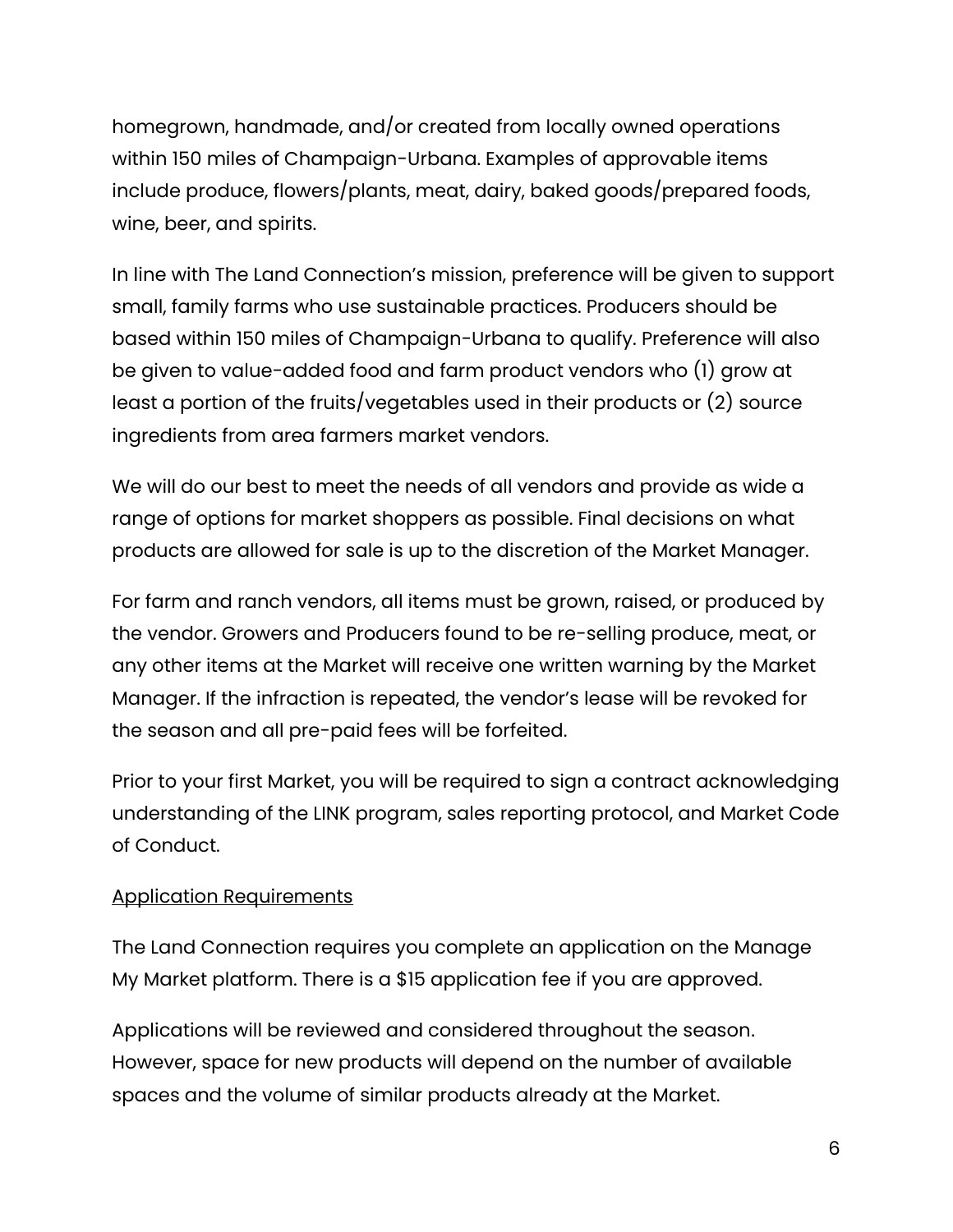When applying, vendors must complete a product list. Only items listed in your completed application can be sold at the Market. You can add new items to your application by contacting the Market Manager via email at any time throughout the season. Products sold by weight must comply with the standards of the State of Illinois for sales by weight. All scales must be legal and certified prior to participation at the Market. For a list of Illinois Registered Small Scale Service Companies, visit<www.agr.state.il.us> or call (217) 785-8466.

All vendors must have an Illinois Business Tax (IBT) number before their first day of sales at the Market. All vendors are required to collect and pay all sales tax related to items sold at the Market. These taxes must be reported to the Illinois Department of Revenue as collected in Champaign. For business registration forms, contact (217) 785-3707 or visit [www.revenue.state.il.us.](www.revenue.state.il.us) The IBT number must be listed on the Market application. Applications lacking the IBT will be considered *incomplete* and will not be processed.

#### Payment/Invoicing

Payment for Market can be made on a weekly basis, but Vendors who pay for the full season will get a discount and priority in booth placement. Payment must be made before the Market each week. You will be invoiced each week at least 24 hours in advance.

#### Permits

All food items must comply with appropriate local, state, and federal health regulations. Please contact the Champaign-Urbana Public Health District, Environmental Health Division at  $(217)$  373-7900 or  $(217)$  363-3269 or  $\frac{eh\text{/}O\text{/}O\text{/}}{eh\text{/}O\text{/}O\text{/}}$ [uphd.org](mailto:eh@c-uphd.org) for current regulations. Please allow at least 30 working days for any health department reviews and inspections. All local, state, and federal food/health safety requirements must be met prior to selling at the Market. Food license, permit, and certification copies must be given to the Market Manager prior to your first Market day.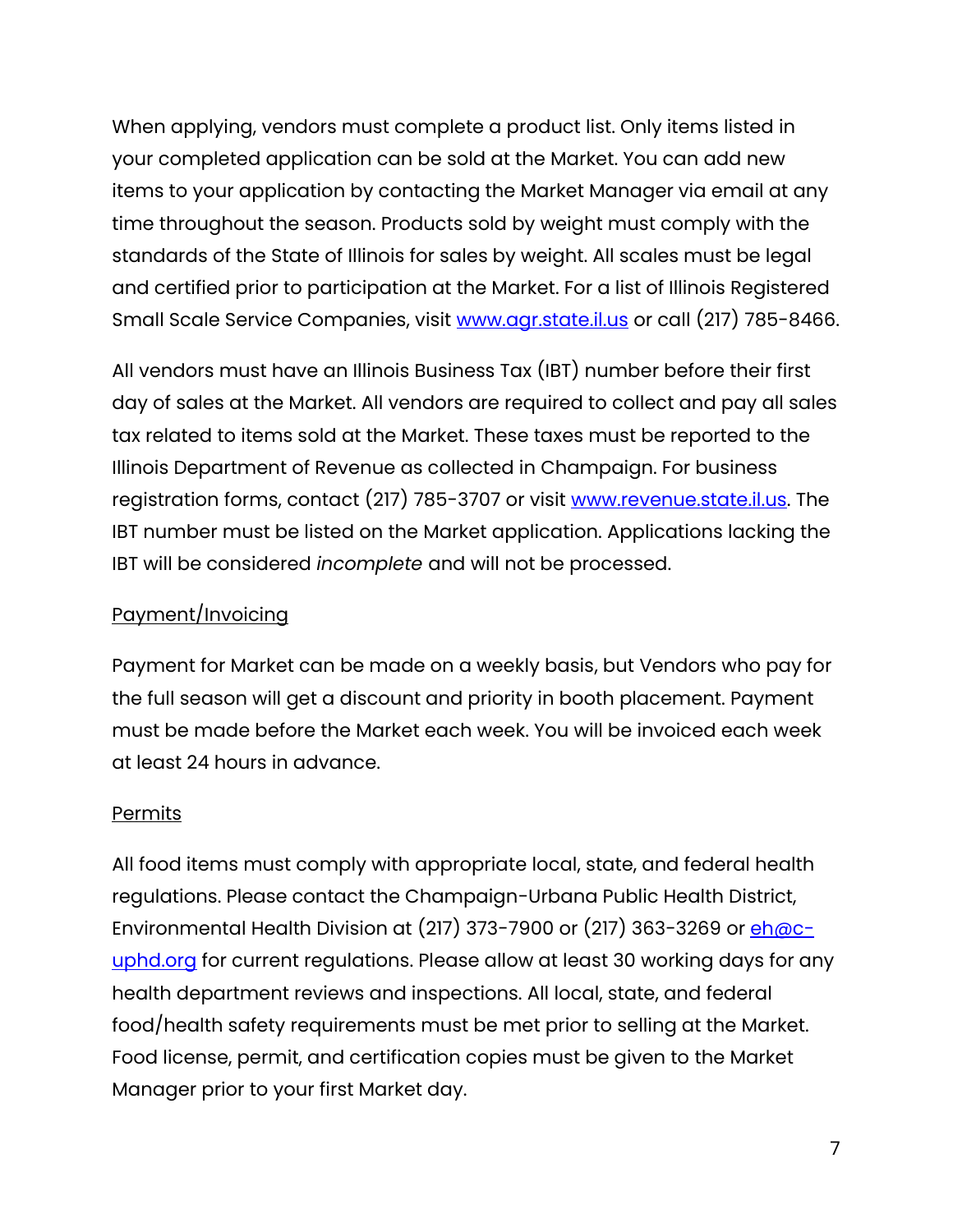If you are a Cottage Food Operator, please contact the Champaign-Urbana Public Health District for further information. There are very specific requirements involved with this type of operation, which must be carefully followed to participate at the Market. If you have any questions, please reference the "Cottage Food Guide" at [www.extension.illinois.edu/cottage](www.extension.illinois.edu/cottage-food/regulations)[food/regulations.](www.extension.illinois.edu/cottage-food/regulations)

#### Growing Practices

This market is designed to support small family farms with sustainable practices. To meet these ends, all farms must be able to answer questions about their growing practices, including listing all fertilizers, soil amendments, and other processes used. Preference will be given to vendors who employ sustainable practices.

Generally, produce sold at the Champaign-Urbana Winter Farmers Market should:

- Be of the highest and freshest quality possible
- Reflect Midwest seasonality
- Be from a small farm or small-scale artisanal food producer
- Not be labeled "organic" unless it is certified by a USDA approved third party certifying agency and follows USDA's Organic Labeling requirements

Growers may be visited at their farms by the Market Manager and/or The Land Connection staff on a rotating basis throughout the season. These visits are free of charge. Farm visits are done to provide The Land Connection with context regarding farmer operations and to help gather information that will help promote the Market to patrons, as well as to reassure the Market Manager that the products sold at the Market are grown by the vendor on his/her designated property. Vendors are not obligated to provide any trade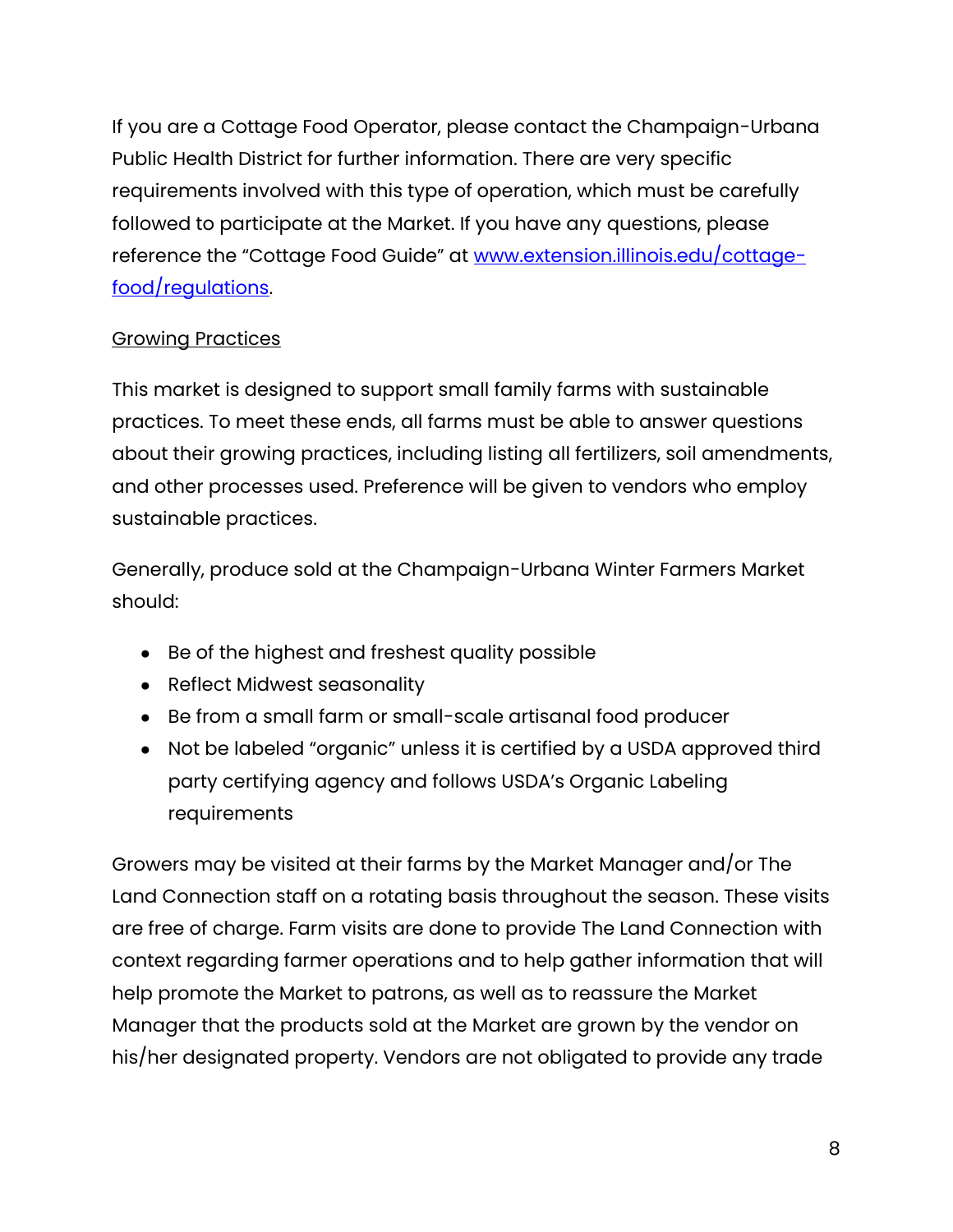secrets or personal growing methods to the Market Manager or other staff at The Land Connection.

All produce must be grown by the vendor/farm that is selling it at the market. In special cases, vendors may be allowed to sell small quantities for other growers. To carry other producer's products: 1) Permission must be given by the Market Manager; 2) The items must be clearly labeled with producer's name/address; 3) Products must meet our guidelines for sustainable practices.

(For example, Farmer Anna comes to the market every week with a variety of vegetables. Her neighbor, Farmer Betty, has started a permaculture operation but only has enough asparagus and rhubarb to sell for a few weeks each spring and apples in the fall. Farmer Anna CAN bring Farmer Betty's asparagus, if it is labeled that Farmer Betty grew it and if she seeks prior approval from the Market Manager. She must also display a sign with the address of Farmer Betty's location.

However, Farmer Charlie is having a tough season and wants to supplement his produce with tomatoes being sold at a produce auction. While these tomatoes may have been grown locally, Farmer Charlie cannot buy them and resell them at the market.)

#### Value-Added Products

If you are selling value-added products, such as baked goods, cheese, dairy products, honey, hot sauce, jams, cider, juice, maple syrup, cured or smoked meat and fish meat, fish, poultry (frozen, cured, smoked), pasta, cased sausage, etc., you must submit an ingredient list, including sources and brands where applicable to the Market Manager for approval prior to being sold.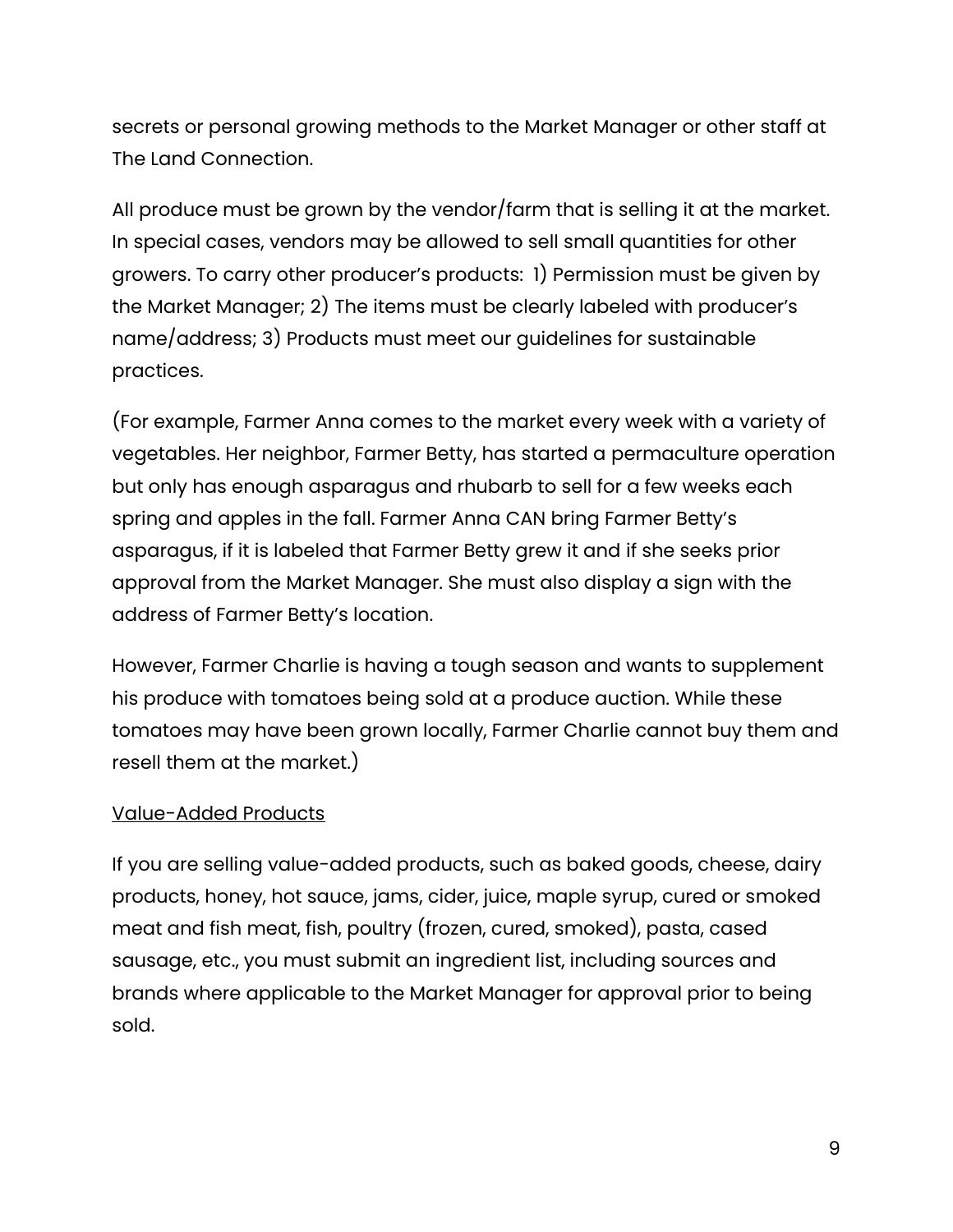Please make sure your products reflect the Market's mission to support local agriculture. If items have key ingredients that do not reflect local/regional agriculture (i.e., avocado, citrus, tropical fruits) you may be asked to amend those recipes or refrain from selling those items at the Market. Preference will be given to products sourced from other vendors at the market.

#### Community Groups

Community Groups must be a non-profit, charitable, educational, or government organization.

#### LINK Tokens and Vouchers

The Land Connection provides an Electronic Benefit Transfer (EBT) service program, enabling the Market to accept LINK cards from customers in payment for eligible food items, under the USDA's Supplemental Nutrition Assistance Program (SNAP). The Market promotes this program through onsite signage, brochures, press releases, and advertising. To ensure consistency and clarity for customers, the Market requires that all eligible vendors participate in the LINK token program. However, all vendors, including those selling items not eligible for LINK purchases, must be familiar with this program and comply with the requirements in this Agreement. A contract confirming that each vendor understands the LINK Agreement must be signed on that vendor's first day of sales at the Market.

Vendors selling LINK-eligible items will be provided with a "LINK Welcome Here" sign, which must be displayed at their booth. There is no fee for vendors to participate in this program. The Market distributes wooden tokens and incentive vouchers to customers using a point-of-sale (POS) machine located at The Land Connection Info table. Market customers will use these tokens/vouchers to purchase vendors' products. At the end of the day, vendors will count the tokens/vouchers, place them in an envelope provided by Market staff, and turn the envelope in before leaving the Market.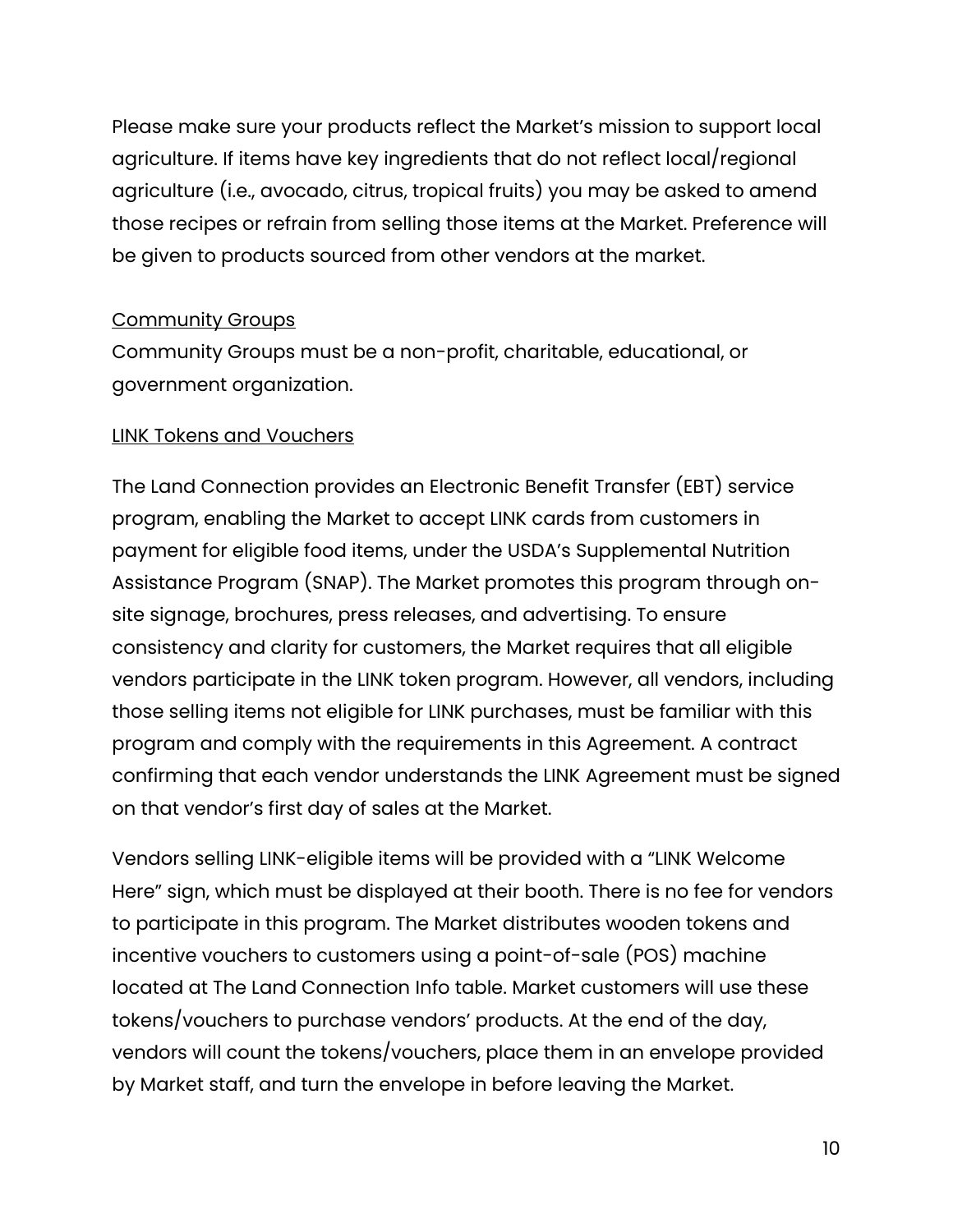Vendors must turn in the tokens to The Land Connection at the end of each Market. Vendors are reimbursed within 7 days for the tokens/vouchers through an electronic transaction via Bill.com.

Documentation of the token/voucher procedure will be provided at each vendor's first Market.

#### Fees

The Land Connection will try to ensure that vendors remain in the same space through the season, however occasional changes may be necessary.

Refunds will not be issued to vendors who choose to leave the Market due to disappointing sales.

Invoices will be sent out weekly via Manage My Market and must be paid before Market Day. If you need to pay by check, card, or cash at the Market, please make arrangements with the Market Manager *before* the Market starts.

Vendors who miss payments or have accrued any fines without making arrangements with the Market Manager will not be permitted to sell at the Market until their accounts have been brought up to date.

#### *Vendor Fee Schedule*

Application Fee: \$15

Full Season Pre-payment: \$460 (\$20 discount) for 24 markets/space Weekly Drop-In: \$20/week/space New/Beginning Farmer or Food Business Full Season: \$368 (\$16 discount) New/Beginning Farmer or Food Business Weekly: \$16/week/space

#### *Community Group Fee Schedule:*

Application fee: \$15 Full season pre-payment (23 weeks): \$220 for 24 markets/space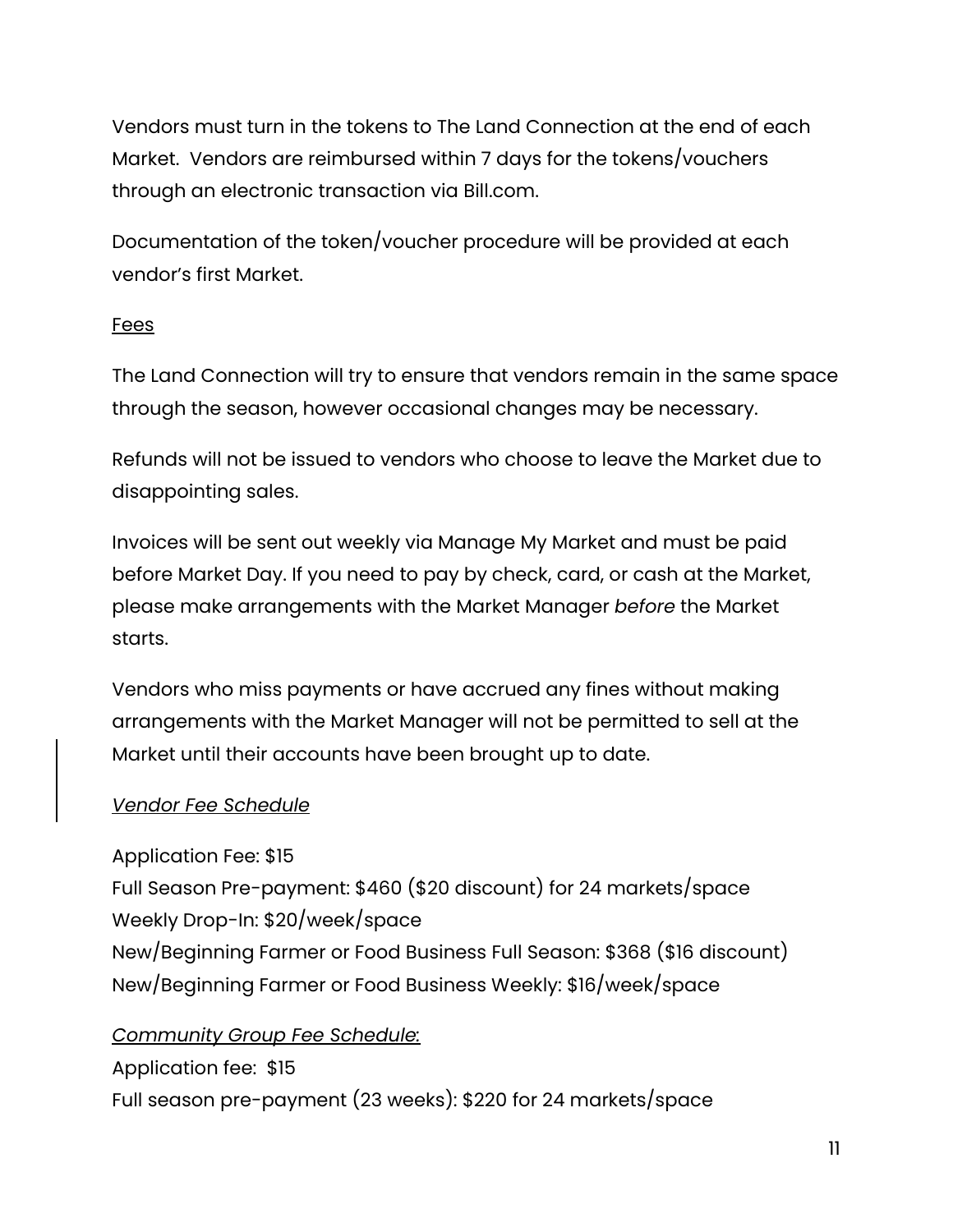Daily drop-in rate: \$10/week/space Use of table/chairs + set up by Market Staff: \$5/week

#### How to make a payment:

• If paying by mail: please remit payment to The Land Connection, 206 N Randolph St STE 400, Champaign, IL 61820

• If paying in person at Market, please see the Market Manager.

• If you have questions about making a payment or using the online PayPal function, please contact Market Staff directly at (217) 840-2128.

#### Adding or Cancelling Dates

If you would like to add dates, please contact the Market Manager. The approval will be determined by the amount of space available for the date requested. **Vendors cannot change dates in Manage My Market after they have been approved, the Market Manager must make all date changes.**

#### Liability Insurance

All vendors participating in The Land Connection's Champaign Farmers Market shall be individually responsible for any loss, bodily or personal injury, death, and/or property damage that may occur as a result of the vendor's negligence or that of its servants, agents, and employees.

By applying through Manage My Market to the 2022 Champaign Farmers Market, each vendor agrees to indemnify and save The Land Connection, and their officers, agents, and employees harmless from any loss, cost, damages, and other expenses, including attorneys' fees, suffered or incurred by reason of the vendor's negligence or that of its servants, agents and employees; provided that the vendor shall not be responsible nor required to indemnify The Land Connection for their negligence or that of their officers, agents, or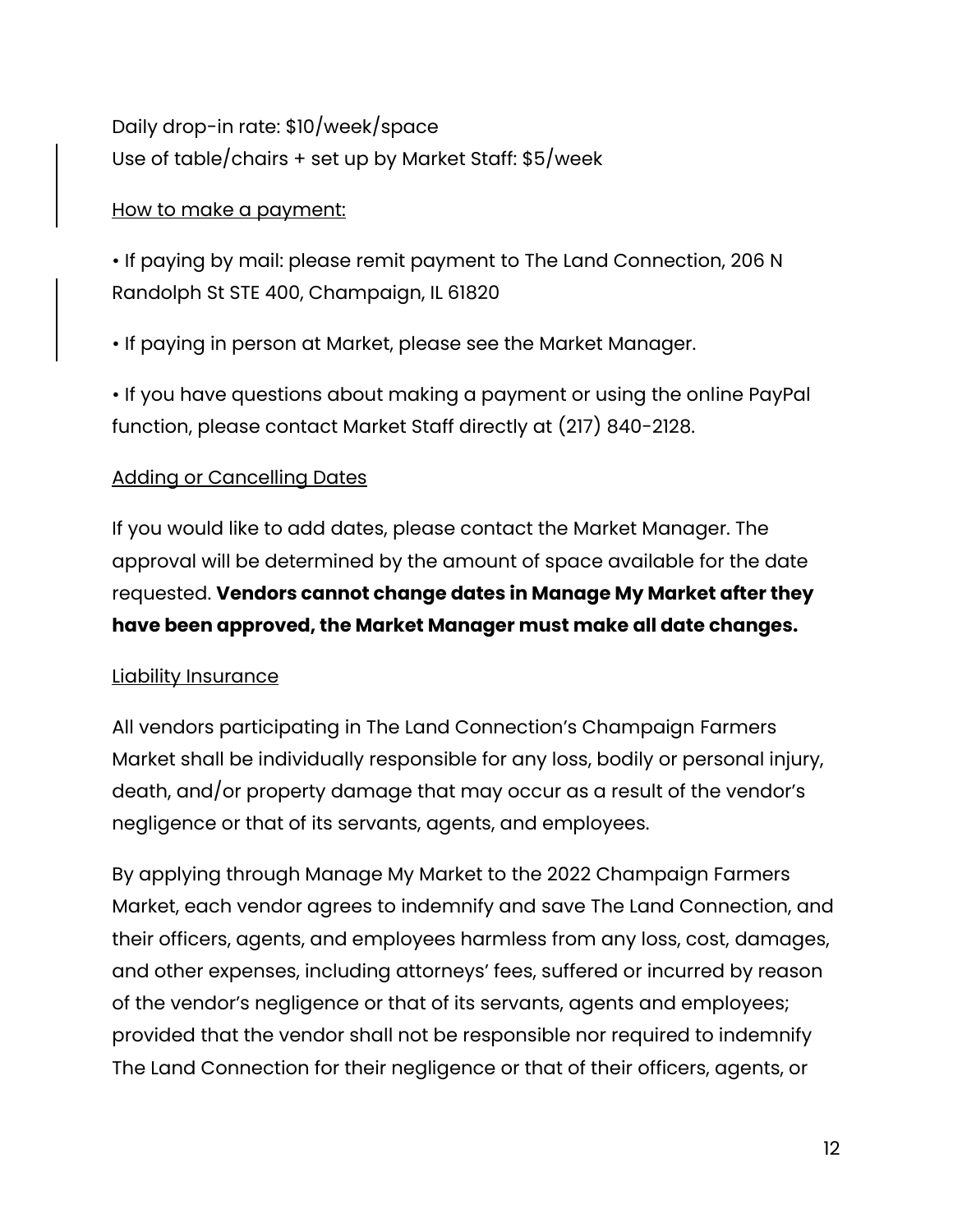employees. No insurance is provided by The Land Connection for the benefit of participants in The Champaign Farmers Market.

Vendors MUST maintain a policy of liability insurance covering their obligation under this agreement and a copy of the policy MUST be given to the Market Manager prior to selling at the Market. Vendors must give the Market Manger a Certificate of Insurance stating the following as additional insured/certificate holder: The Land Connection, Champaign Farmers Market, 206 N Randolph St, Champaign, 61820-8813.

If you have questions about the COI and/or insurance providers, please ask the Market Manager right away!

Click [HERE](../Vendors/coi%20example%20summer%20market.pdf) for an example of the COI for the Champaign Farmers Market.

#### **Gleaners**

The Market works with local social service agencies to establish the gleaning of food contributions at the end of each market day. These agencies are a great resource for distributing your unsold product to the local community in need. Gleaning agencies will provide receipts to donors. Receiving agencies will provide pre-printed receipts so the agencies can provide you a receipt of product donated for your use in tax purposes. Vendors are under no obligation to donate leftover product.

#### Vendor Parking at the Champaign Farmers Market

Vehicles are not allowed in vendor spaces during the Market unless they are being used as part the booth display or holding extra product. If your vehicle is approved to be in your space and exceeds the 10'x10' limit, you will be charged for an extra space that week. Please confirm that room is available *before* parking a vehicle in your vendor space. Final decisions about vehicles parked at booth spaces will be made by the Market Manager.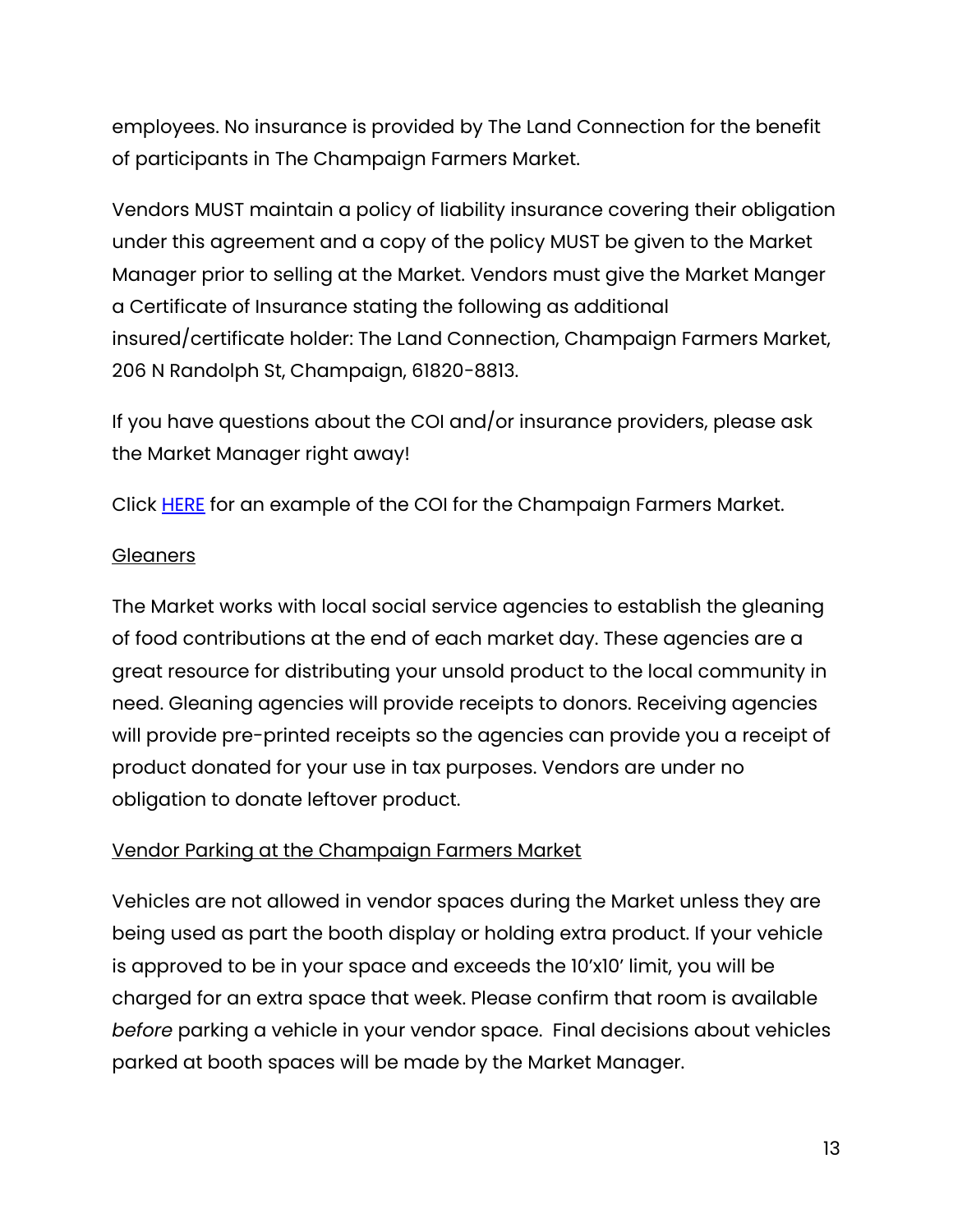Vendors can park in the metered parking lot to the North of the Market area. Free parking is available with a pass from Market Staff. These spaces are located on Fremont or Walnut north of Main St.

If you need someone to accompany you to/from your vehicle because of safety concerns, please let Market Staff know and we will make the necessary arrangements. Your safety is very important to The Land Connection!

#### Mandatory Gross Sales Reporting

We recognize the sensitivity of sales reporting by vendors, but the compiling of market sales statistics is essential to the support of the Market. Sales data is critical in allowing us to monitor the health of the Market and determine whether promotional strategies are working to boost sales. They also help us demonstrate the economic impact of the Market to secure grant funding and sponsorships, which in turn provide more resources for The Land Connection to promote and improve the Market.

Please be advised:

- Gross sales reporting is MANDATORY and not anonymously submitted, however the information is exclusively recorded by the Market Manager.
- At the start of each month, vendors will receive an email requesting a sales estimate for the weeks they attended Market.
- Only the Market Manager is privy to the original data, and they are not permitted to discuss the sales tallies for individual vendors.

### Vendor Grievances/Product Challenges/Concerns

Vendor grievance refers to disputes between customers and producers. Product challenge refers to a reasonable doubt that a product was grown in line with market policies or was not grown by the vendor selling it or is not properly labeled. In the case of a Grievance or Challenge, please submit your concern in writing to the Market Manager.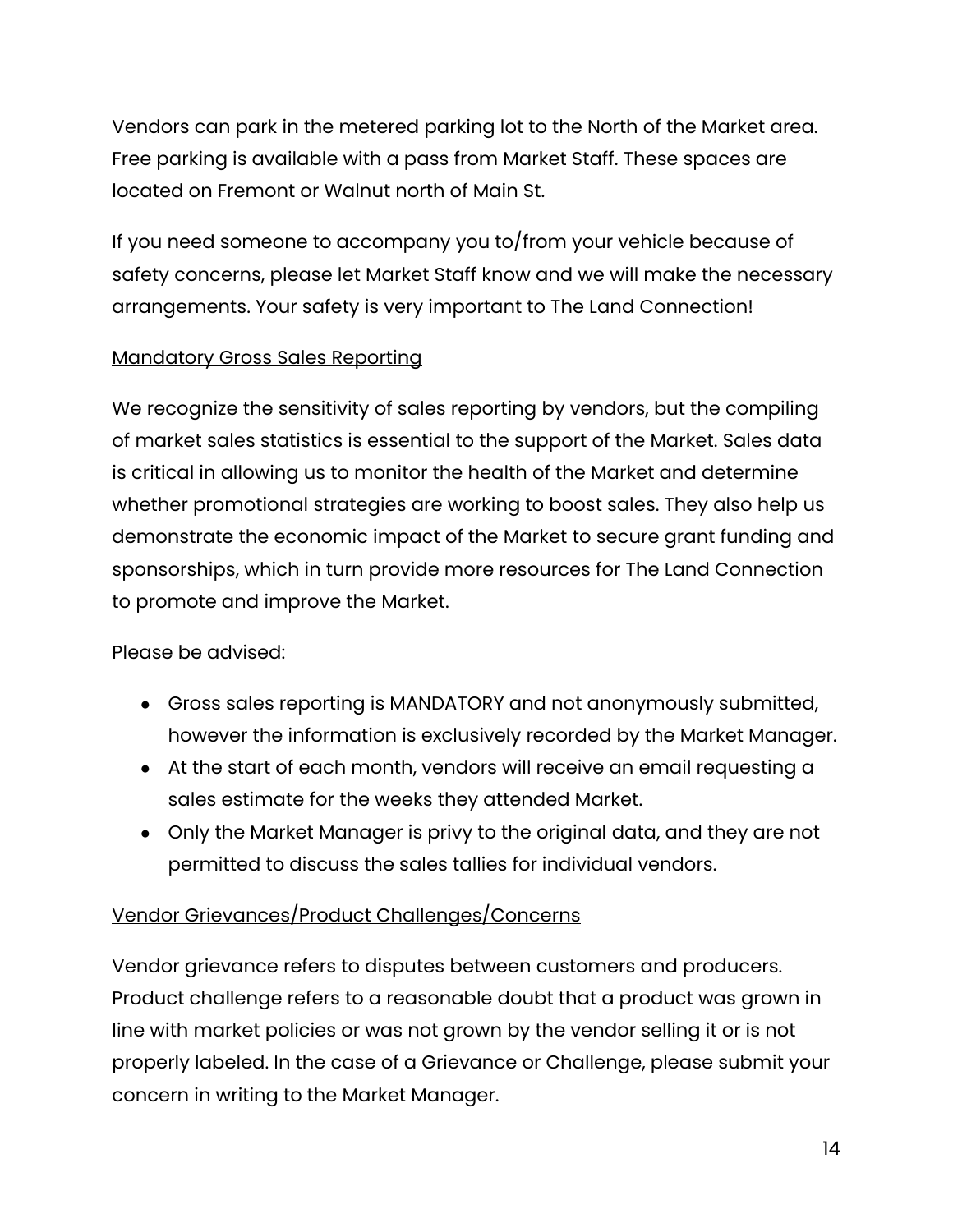#### Policy Changes

Any modifications to The Land Connection market policies will be communicated via email.

For any concerns on Market Day and beyond, please contact the Market Manager. We are here to help everyone enjoy successful sales and a great Market atmosphere!

Market Manager contact information: [market@thelandconnection.org](mailto:market@thelandconnection.org) or call (217) 840-2128 ext. 4.

#### COVID-19 Regulations at the Market

Vendors and employees should not report to work if experiencing symptoms of coronavirus disease (COVID-19), which include fever (100.4° F or higher) or chills, cough, shortness of breath or difficulty breathing, fatigue, muscle or body aches, headache, new loss of taste or smell, sore throat, congestion or running nose, nausea or vomiting, and diarrhea.

If an individual vendor, member of their household, or member of their staff/employee experience symptoms related to COVID-19 (including shortness of breath or difficulty breathing, fever or chills, fatigue, new loss of taste or smell):

- The individual vendor or staff/employee affected cannot be onsite at market.
- The individual vendor or staff/employee affected cannot return to market until at least 24 hours have passed since their last fever without taking any fever reducing medication.
- If the individual vendor or employee affected is tested for COVID-19, the vendor or employee cannot be onsite at market until they receive the test results. If those test results are negative and they have been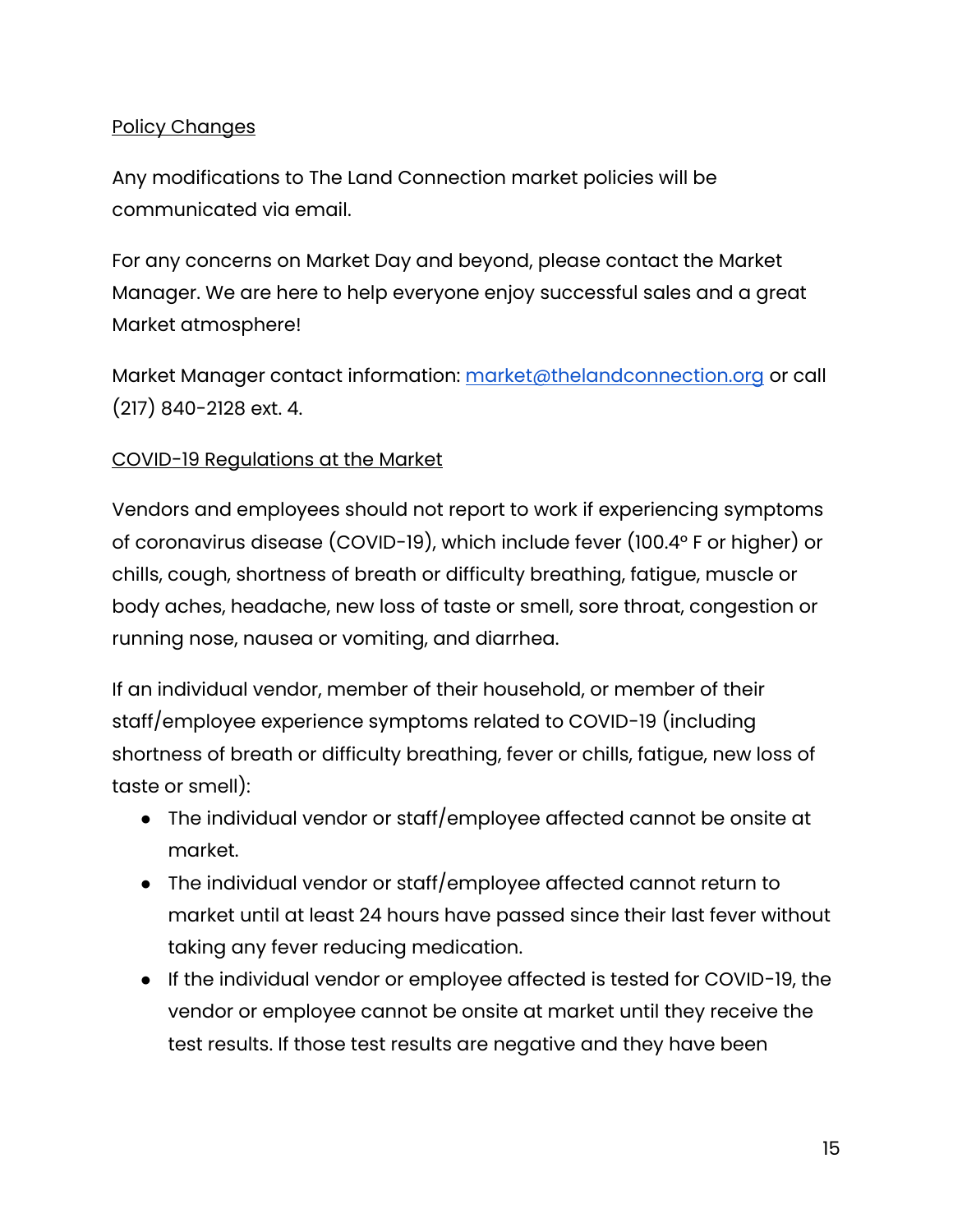identified as a close contact of a COVID-19 case, they need to wait out the rest of their quarantine period.

● These directions follow CDC guidance which can be found here: [https://www.cdc.gov/coronavirus/2019-ncov/hcp/disposition-in](https://www.cdc.gov/coronavirus/2019-ncov/hcp/disposition-in-home-patients.html)[home-patients.html](https://www.cdc.gov/coronavirus/2019-ncov/hcp/disposition-in-home-patients.html)

If an individual vendor, member of their household, or member of their staff/employee test positive for COVID-19:

- The individual vendor or staff/employee affected cannot be onsite at market.
- The individual vendor or staff/employee affected cannot return to market until:
	- 10 days since symptoms first appeared and
	- 24 hours with no fever without the use of fever-reducing medications and
	- COVID-19 symptoms have improved (for example, cough, shortness of breath).
- The vendor will notify the local health department where their business is based, if different from where the market is located, if required by the local health department.
- Market management will notify the health department where the market is located.
- Additionally, the vendor's business should follow guidance from the Illinois Department of Public Health.

If an individual vendor, a member of their household, or member of their staff/employee has had contact (within six feet for more than 15 minutes) with someone who has tested positive for COVID-19:

- The individual vendor or staff/employee affected cannot be onsite at market.
- The individual vendor or staff/employee affected cannot return to market until 14 days from that contact.